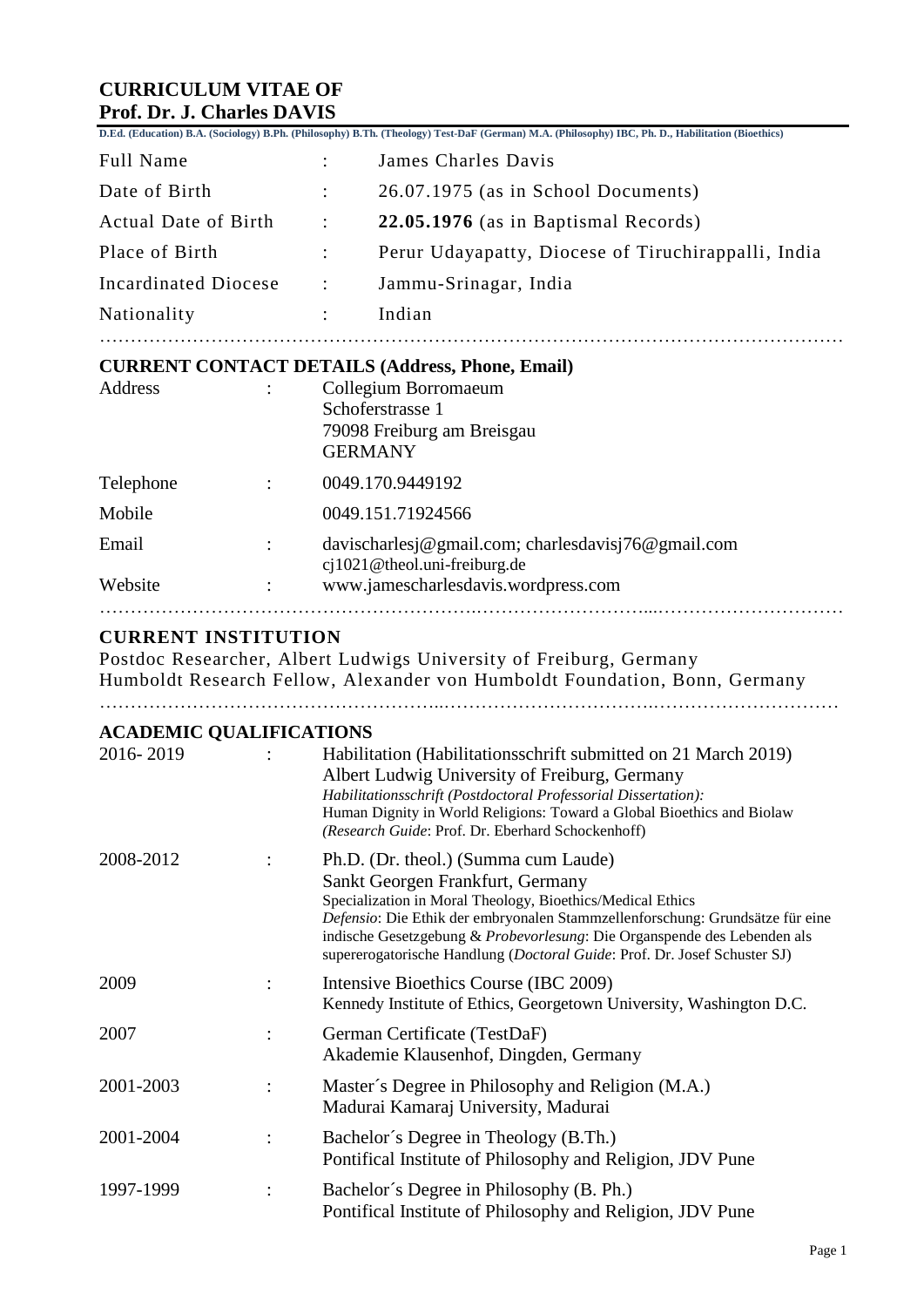| 1996-1999 | $\bullet$            | Bachelor's Degree in Sociology (B.A.)<br>Madurai Kamaraj University, Madurai                                                                                      |
|-----------|----------------------|-------------------------------------------------------------------------------------------------------------------------------------------------------------------|
| 1992-1994 |                      | Diploma in Teacher Education (D. T. Ed.)<br>Roman Catholic Teacher Training Institute, Tiruchirappalli                                                            |
| 1990-1992 | $\ddot{\phantom{a}}$ | Higher School Certificate (HSC / Abitur)<br>Roman Catholic Higher Secondary School, Tiruchirappalli<br><i>Majors:</i> Physics, Chemistry, Biology and Mathematics |
| 1980-1990 |                      | Government Primary and High School<br>G. Udayapatty, Tiruchirappalli, India                                                                                       |
|           |                      |                                                                                                                                                                   |

### **LANGUAGES**

| Mother Tongue             |                   | Tamil                                                 |
|---------------------------|-------------------|-------------------------------------------------------|
| <b>Other Languages</b>    | $\mathcal{L}$     | <i>Fluency:</i> English, Hindi, German                |
|                           |                   | Basics: Italian, Spanish, Punjabi, Marathi, Malayalam |
| <b>Biblical Languages</b> | $\sim$ 100 $\sim$ | Hebrew, Greek, Latin                                  |
|                           |                   |                                                       |

## **PRIESTLY FORMATION**

| 1994-1996        |                      | Minor Seminary, St. Paul's Seminary, Akalpur, Jammu                |
|------------------|----------------------|--------------------------------------------------------------------|
| 1996-1999        |                      | Philosophical Studies, Papal Seminary, Pune                        |
| 1999-2001        |                      | Regency: Bishops House, St Marys Cathedral, St Pauls School, Jammu |
| 2001-2004        |                      | Theological Studies, Papal Seminary, Pune                          |
| 14 February 2002 | $\ddot{\phantom{0}}$ | Ordination to the Diaconate                                        |
| 30 December 2004 | $\sim$               | Ordination to the Priesthood                                       |
|                  |                      |                                                                    |

#### **TEACHING EXPERIENCE**

| 2010                 |                      | Visiting Lecturer in the Faculty of Theology                        |
|----------------------|----------------------|---------------------------------------------------------------------|
| 2013-2017            |                      | Lecturer in the Faculty of Theology                                 |
|                      |                      | Lecturer in the Faculty of Philosophy                               |
|                      |                      | Pontifical Institute of Philosophy and Religion                     |
|                      |                      | Jnana-Deepa Vidyapeeth, Pune                                        |
| 2005-06; 1999-2001 : |                      | English Teacher, St. Pauls Seminary, Akalpur, Jammu                 |
| 1999-2001            |                      | English, Science and Mathematics Teacher, St. Pauls School, Gangyal |
| 1992-1994            | $\ddot{\phantom{a}}$ | Teaching Practicum at R. C. School, Melapudur, Tiruchirappalli      |
|                      |                      |                                                                     |

# **COURSES TAUGHT AND SEMINARS CONDUCTED**

| <b>Lectures:</b>                  |                                                                                                                                                                                                                                                                       |
|-----------------------------------|-----------------------------------------------------------------------------------------------------------------------------------------------------------------------------------------------------------------------------------------------------------------------|
| Undergraduate Level:              | Bio-Medical Ethics, Social Teachings of the Church, The Moral Status<br>and Personhood of the Preborn, Embryos and Ethics, Stem Cells and<br>Ethics, Human Dignity and Bioethics, Preparation and Examination for<br>Ad Audiendas Confessiones, English, Basic German |
| Postgraduate Level:               | Genetic Engineering and Ethics, Human Dignity and Bioethics, Social<br>Teachings of the Church                                                                                                                                                                        |
| <b>Seminars</b><br>Papers Guided: | <b>Advanced Issues in Bioethics</b><br>12 (Master Students of Science & Religion, Philosophy & Theology)<br>35 (Bachelor Students of Philosophy, Theology)                                                                                                            |
|                                   |                                                                                                                                                                                                                                                                       |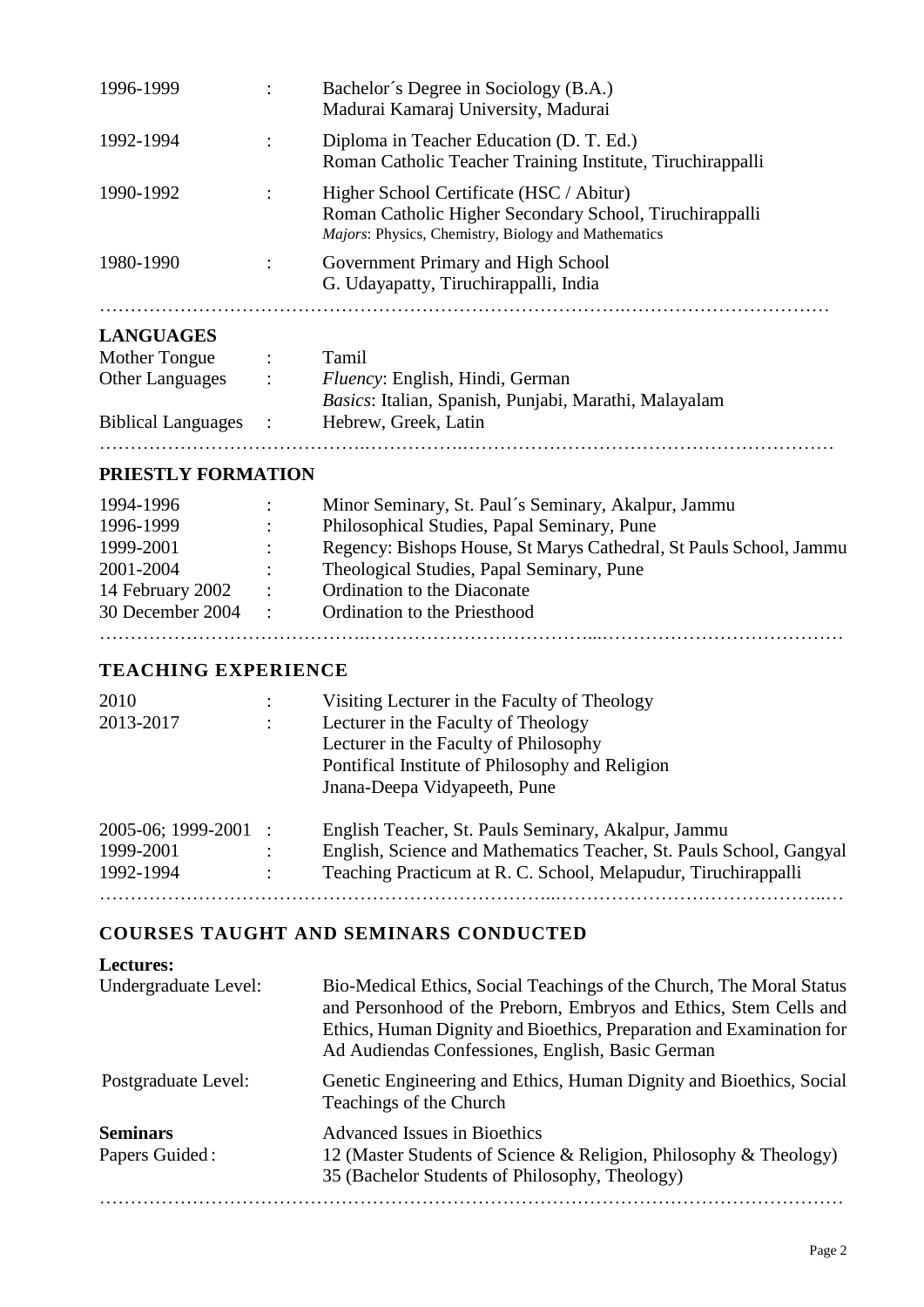# **PASTORAL, ACADEMIC AND ADMINISTRATIVE RESPONSIBILITIES**

| 2019                         | Corresponding Member of the Pontifical Academy for Life, Vatican                                                                                                                                                                                                                                                         |
|------------------------------|--------------------------------------------------------------------------------------------------------------------------------------------------------------------------------------------------------------------------------------------------------------------------------------------------------------------------|
| 2019                         | Life-Member of the Humboldt Research Foundation, Bonn                                                                                                                                                                                                                                                                    |
| 2016-2019                    | Gastwissenschaftler (Habilitation) at the University of Freiburg                                                                                                                                                                                                                                                         |
| 2017-2019                    | <b>Humboldt Research Fellow</b>                                                                                                                                                                                                                                                                                          |
| 2016                         | <b>MWI Postdoc Research Fellow</b>                                                                                                                                                                                                                                                                                       |
| 2016-                        | Member, Editorial Board of the Palliative Care Case Reports<br>of the Journal of Annals of Medical Case Reports, California                                                                                                                                                                                              |
| 2015                         | Guest Editor, Jnanadeepa: Pune Journal of Religious Studies 18/1 (2015)<br>Project Coordinator, Papal Seminary Chapel Renovation<br>Chairman, Papal Seminary Diamond Jubilee Celebrations                                                                                                                                |
| 2014-2015                    | Secretary, JDV Centre for Science and Religion, Pune<br>Director, JDV Centre for Applied Ethics, Pune                                                                                                                                                                                                                    |
| 2013-2015                    | Formator/Staff, Papal Seminary, Pune<br>Animator, Theology Students<br>Animator, Philosophers Students Council                                                                                                                                                                                                           |
| 2014 onwards                 | Member, Forum for Medical Ethics Society and<br>Review Editor for its Indian Journal of Medical Ethics, Mumbai                                                                                                                                                                                                           |
| 2013 onwards                 | Member, Association of Moral Theologians of India                                                                                                                                                                                                                                                                        |
| 2013-15                      | Member, College of Consultors, Diocese of Jammu-Srinagar                                                                                                                                                                                                                                                                 |
| 2012-13                      | Hospital Chaplain, Frankfurt University Hospital<br>Krankenhausseelsorger an den Unikliniken Frankfurt                                                                                                                                                                                                                   |
| 2010 onwards<br>2010 onwards | Member, European Society for Catholic Theology<br>Honorary Coordinator, German Doctors, e.V. Bonn                                                                                                                                                                                                                        |
| 2010-2016                    | Founding Executive Member, JDV Centre for Applied Ethics, Pune<br>Founding Executive Member, JDV Centre for Science and Religion<br>Faculty Member, Association for Science, Society & Religion (ASSR)<br>Faculty Member, Indian Institute of Science and Religion (IISR)                                                |
| 2010-2015                    | Project Coordinator, St Joseph's Hospital Construction Project<br>in Baramullah/Kashmir, co-funded by German Doctors, e.V.<br>and Ministry of Economic Cooperation and Development<br>(BMZ), Federal Republic of Germany                                                                                                 |
| 2009-2010                    | AStA Member, Hochschulkonferenz, Sankt Georgen, Frankfurt<br>Speaker for Foreign Students in Kolleg Sankt Georgen                                                                                                                                                                                                        |
| 2007-2014                    | Project Spokesperson, Diocese of Jammu-Srinagar<br>Project Spokesperson, Catholic Social Service Society, Jammu                                                                                                                                                                                                          |
| 2007-12;2016-18              | Pastoral Ministry in German and English International Parishes<br>(Frankfurt, Wörsdorf, Tengen, Rödermark, Köln Poll/Deutz,<br>Heilbronn, Altfraunhofen, Teisnach, Stolzenau-Liebenau, Freiburg)                                                                                                                         |
| 2005-2006                    | Parish Priest, St. John the Baptist Church, Mandal, Jammu<br>Chaplain, Sisters of the Destitute, Mandal, Jammu<br>Chaplain, Jeevadhara Handicapped Centre, Mandal, Jammu<br>Judicial Notary for Dispensations at the Chancellery<br>Secretary, Diocesan Pensions Fund, Jammu<br>Project Assistant, Diocesan Curia, Jammu |
| 2004                         | Ordained Priest: (To Be A Messenger of Peace = $a$ -mai-thi-yin thū-dha-nā-ha)                                                                                                                                                                                                                                           |
|                              |                                                                                                                                                                                                                                                                                                                          |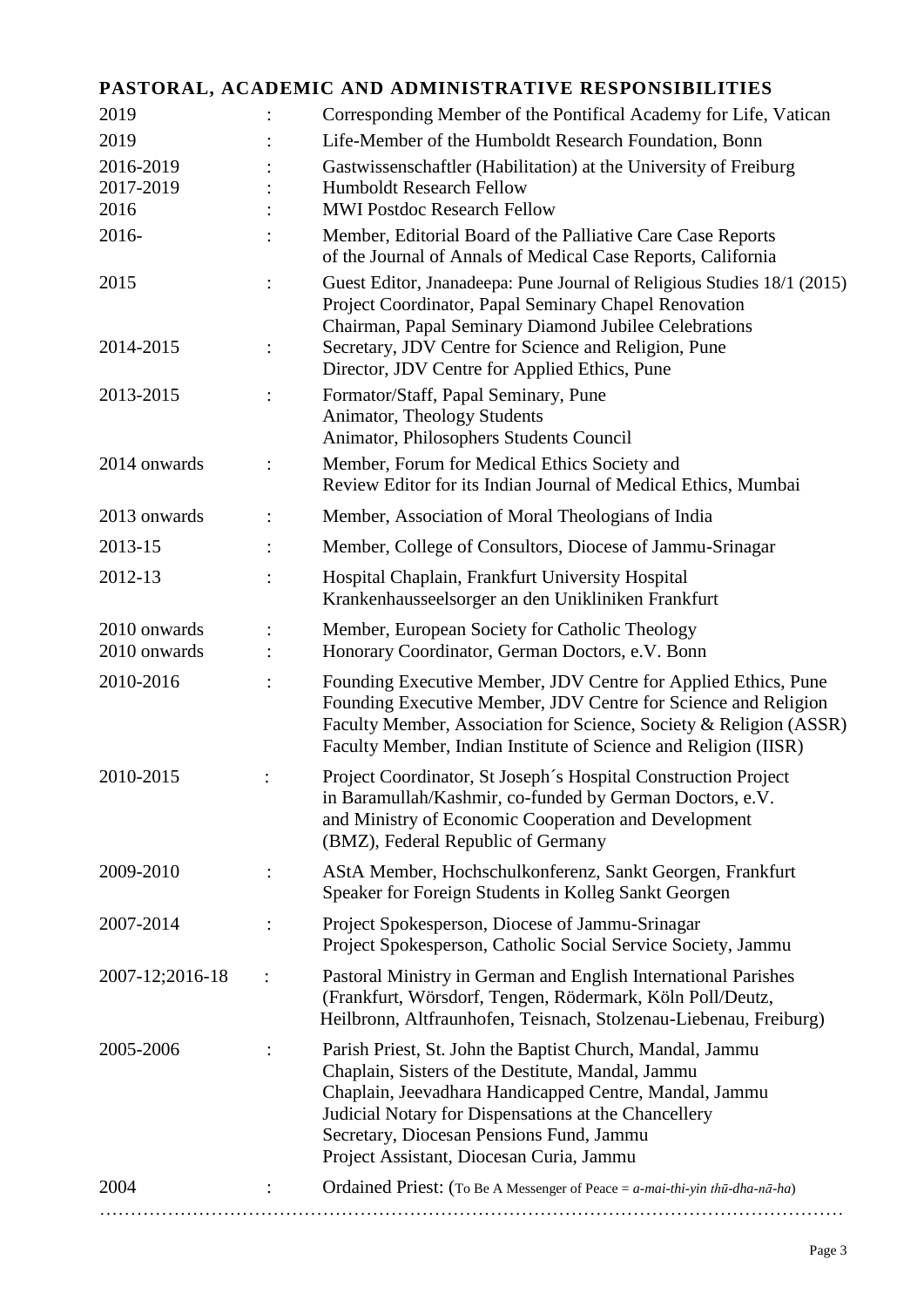# **SIGNIFICANT ACTIVITIES PRIOR TO PRIESTLY ORDINATION**

| 1997-2004                          |                      | President, Phil. Students Council (1998-99), Papal Seminary, Pune<br>President, Theol. Students Council (2003-04), Papal Seminary<br>Young Student Movement (YSM) Animator, Don Bosco School, Pune<br>Catechism Teacher, Christ the King Parish, Pune<br>Computer Assistant, <i>Jnanadeepa</i> : Pune Journal of Religious Studies |
|------------------------------------|----------------------|------------------------------------------------------------------------------------------------------------------------------------------------------------------------------------------------------------------------------------------------------------------------------------------------------------------------------------|
| 1999-2001                          |                      | Office Secretary to Bishop Dr. Peter Celestine Ofm Cap.<br>Acting Principal, St. Pauls School, Gangyal<br>Youth Animator, St. Marys Garrison Church, Jammu<br>Voluntary Service, Kargil Relief Works<br>Pastoral and Social Projects Design, Diocesan Curia, Jammu                                                                 |
| 1992-1994                          | $\ddot{\phantom{0}}$ | Office Secretary to Dr. S. L. Gabriel, Bishop of Tiruchy<br>Office Secretary to Dr. Antony Pappusamy, then Vicar General<br>Declined Government Teacher Job to join seminary                                                                                                                                                       |
| <b>RESEARCH INTERESTS</b>          |                      |                                                                                                                                                                                                                                                                                                                                    |
|                                    |                      | Moral Theology, Medical Ethics, Palliative Care                                                                                                                                                                                                                                                                                    |
|                                    |                      | Bioethics, Biolaw, Biopolitics and Social Ethics                                                                                                                                                                                                                                                                                   |
|                                    |                      | Embryogenesis, Genetics, Transhumanism and Ethics                                                                                                                                                                                                                                                                                  |
|                                    |                      | Religions, Philosophy and Human Dignity                                                                                                                                                                                                                                                                                            |
|                                    |                      | Social Teachings of the Church, Principles of Christian Life                                                                                                                                                                                                                                                                       |
|                                    |                      | Comparative Religions, Ethics and Law                                                                                                                                                                                                                                                                                              |
| Marriage, Family and Sexual Morals |                      |                                                                                                                                                                                                                                                                                                                                    |
|                                    |                      |                                                                                                                                                                                                                                                                                                                                    |

Natural Law, Aristotle, Thomas Aquinas

Kantian Philosophy, Indian Philosophy

Chinese Religious Traditions

Kashmir, Civilizations and Politics

Gender Studies, Women Empowerment, Child Protection

………………………………………………………………………………………………………

#### **AWARDS / RECOGNITIONS / GRANTS / SCHOLARSHIPS**

| 2017-2019 |                | Alexander von Humboldt Research Fellowship                        |
|-----------|----------------|-------------------------------------------------------------------|
|           |                | by the Alexander von Humboldt Research Foundation                 |
|           |                | of the Federal Republic of Germany                                |
| 2016      | $\ddot{\cdot}$ | Postdoc Research Grant, Missionswissenschaftliches Institut       |
|           |                | (MWI) Aachen, Germany                                             |
| 2012      | ÷              | Ph.D. Completion Grant                                            |
|           |                | of German Jesuit Mission, Germany                                 |
| 2010      | $\ddot{\cdot}$ | Research Subsidium, Stiftung Sankt Georgen                        |
|           |                | Research Subsidium, Bistum Fulda                                  |
|           |                | for Qualitative and Quantitative Survey                           |
|           |                | on Public Opinion on Stem Cell Research in India                  |
| 2008-2009 |                | Literature Grant of Dey Stiftung Limburg                          |
| 2009      | $\bullet$      | Research Grant, Stiftung Sankt Georgen                            |
|           |                | for Research at Kennedy Institute of Ethics, Washington D.C.      |
| 2007-2011 |                | Ph. D. Research Grant: German Academic Exchange Service (DAAD)    |
|           |                | cum Stiftung Sankt Georgen                                        |
| 2007      | $\ddot{\cdot}$ | Germany Language Scholarship, Bistum Limburg                      |
| 2003      |                | Zeitler Memorial Third Prize, Ishwani Kendra for Missiology, Pune |
|           |                |                                                                   |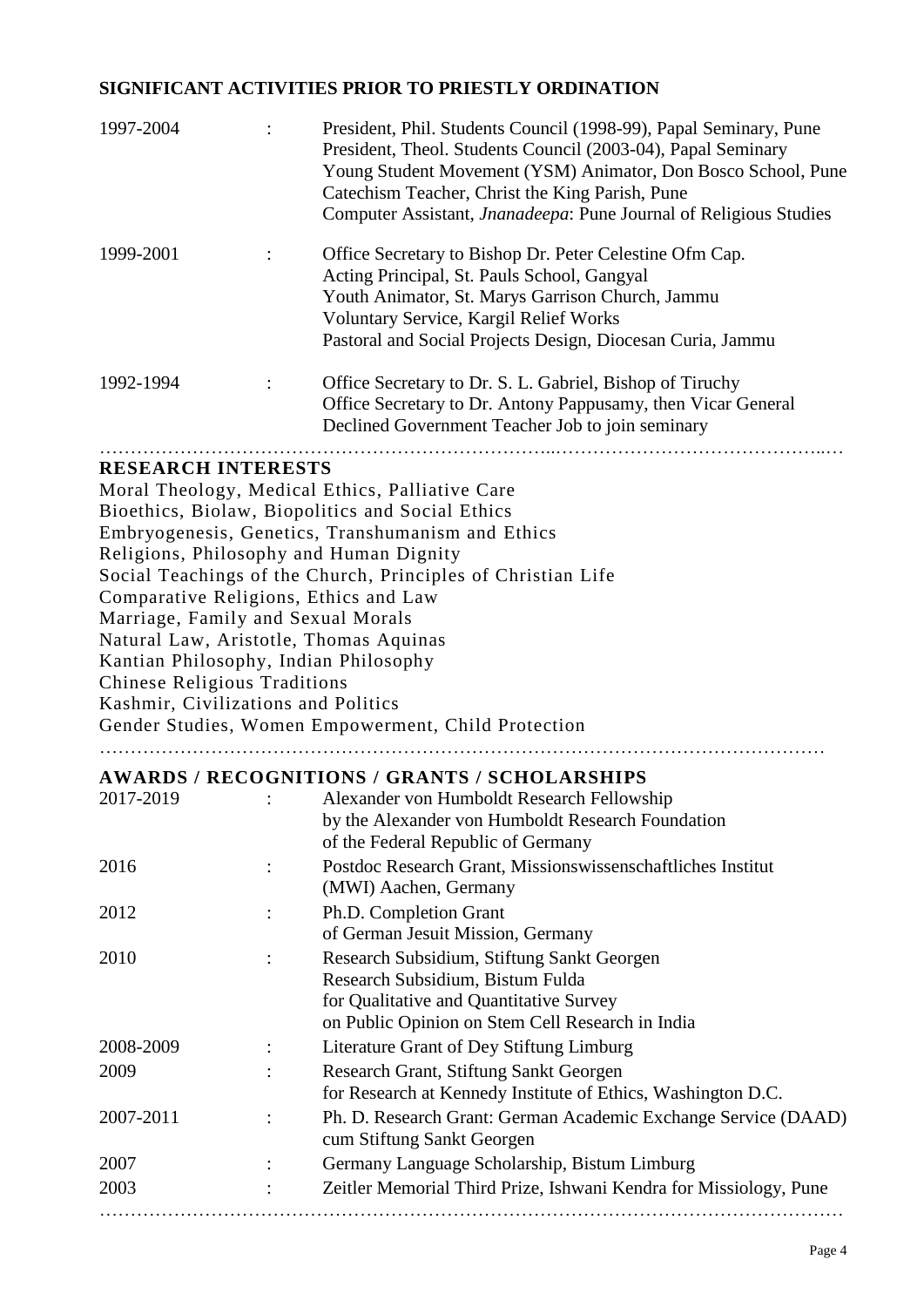# **LIST OF PUBLICATIONS [Books, Articles]**

# **BOOKS**

- 1. J. Charles Davis, *The Ethics of Human Embryonic Stem Cell Research: Proposals for a Legal Framework for India*, New Delhi/India: Atlantic Publishers and Distributors Ltd., 2014.
- 2. J. Charles Davis, *Neues genetisches Design: Therapie oder Enhancement?* Norderstedt/Germany: GRIN Verlag GmbH, 2008. (e-booklet)
- 3. J. Charles Davis, *An Ethical Debate on Embryonic Stem Cell Research: Human Dignity or Research Freedom?* Norderstedt/Germany: GRIN Verlag GmbH, 2008. (e-booklet)
- 4. J. Charles Davis, *Indian Liberation Theology: A Critique*, Norderstedt/Germany: GRIN Verlag GmbH, 2009. (e-booklet)

# **RESEARCH ARTICLES**

- 5. J. Charles Davis, "Scientific Progression and Spiritual Values for a Better Society," *Vidyankur*  (Pune: January 2001): 1-10.
- 6. J. Charles Davis, "An Ethical Debate on the Experiment on the Embryonic Stem Cell Research: Human Dignity or Research Freedom?" *Jnanadeepa: Pune Journal of Religious Studies* 11, 2 (2008) 114-136.
- 7. J. Charles Davis, "Exploring the Boundaries of Bodiliness: A Theological Challenge to Transhuman Advances," *Jnanadeepa Pune Journal of Religious Studies* (July 2011) 131-148.
- 8. J. Charles Davis, "New Genes, New Humans: Making people better or Making better people," *Omega: Indian Journal of Science and Religion* 11, 1 (2012): 73-96.
- 9. J. Charles Davis, "Exploring the Boundaries of Bodiliness: A Theological Challenge to Transhuman Advances," in eds. Kuruvilla Pandikattu, James Ponniah and Thomas Kuriacose, *Committed to the Church and the Country: Reflections on Christian Living in India in Honour of Professor Kurien Kunnumpuram SJ*, Pune: Jnana-Deepa Vidyapeeth, 2013, 104-117.
- 10. J. Charles Davis, "The Openness of Married Couple to Life: Modern Medical and Technological Possibilities and Challenges - Theological Response," *Asian Horizons* 8, 2 (June 2014) 272-286.
- 11. J. Charles Davis, "Embryos: Humans or Biomaterials?" in ed. Scaria Kanniyakonil, *New Horizons in Christian Ethics: Reflections from India*, Bangalore: Asian Trade Corporation, 2014, 411-430.
- 12. J. Charles Davis, "The Moral Status of the Unborn," *Journal of Indian Theology* 7, 3 (September-December 2014) 30-45.
- 13. J. Charles Davis, "The Moral Value of the Preborn in Classical Hinduism," *Jnanadeepa: Pune Journal of Religious Studies* 18, 1 (January 2015) 64-84.
- 14. J. Charles Davis, "Rayan´s Vision of a New Society," in ed. Kurian Kunnumpuram SJ (ed.), *The Vision of a New Church and a New Society: A Scholarly Assessment of Dr. Samuel Rayan´s Contribution to Indian Christian Theology*, New Delhi: Christian Imprints, 2016, 172-181.
- 15. J. Charles Davis, "Civilization under Fire: Burning Issues of Kashmir" in eds. Gautam Kumar Bera and Lazar Gnanapragasam, *Dimensions of Indian Civilization*, New Delhi: B.R. Publications, 2016, 121-144.
- 16. J. Charles Davis, "Responsible Care of the Terminally Sick and the Dying: From Partial Curative Care to Holistic Palliative Care," in ed. Paul Chummar, *Horizonte gegenwäritger Ethik: Festschrift für Professor Dr. Josef Schuster SJ*, Freiburg: Herder, 2016, 605-615.
- 17. J. Charles Davis, "Gender Matters in Stem Cell Research," in ed. Shaji George Kochuthara, *Gender Justice in the Church and Society*, Bangalore: Dharmaram Publications, 2016, 240-250.
- 18. Stephen SS, Irudayadason NA, JC Davis, "Healing Ministry and Palliative Care in Christianity," *Indian Journal of Medical Ethics* 2, 4 (Oct-Dec 2017) 238-43.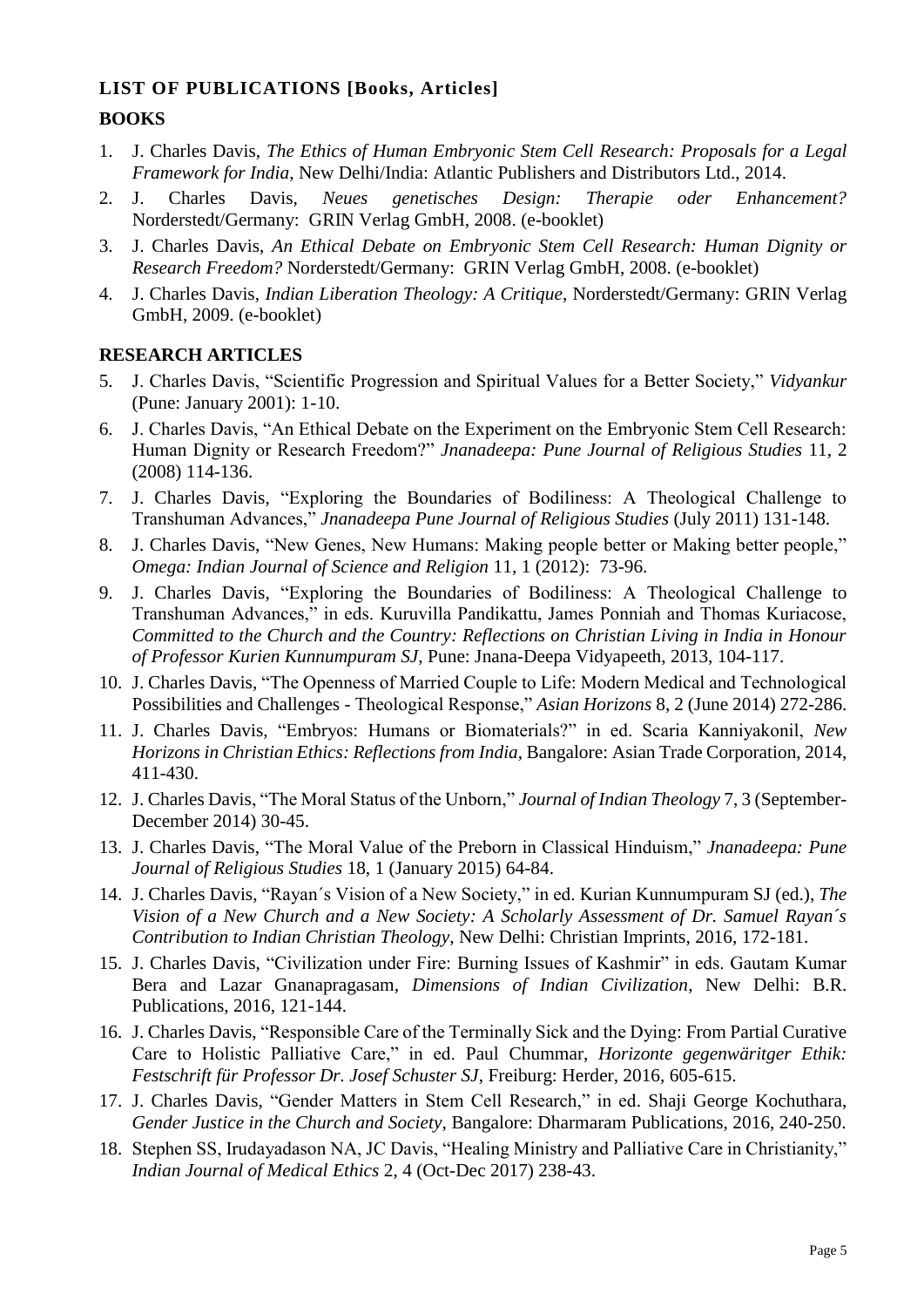- 19. J. Charles Davis, "Moral Theology for Pastors Today," in eds. Isaac Padinjarekuttu and R. R. Graviour Augustine, *Revisioning Pastoral Care: A Memorial Volume for Thomas Macheril and Christudhas Madhavian,* Shillong: Oriens Publications, 2017, 365-376.
- 20. J. Charles Davis, "Medical Ethics in India," in ed. Mathew Illathuparampil, *Indian Moral Theology: Historical Studies and Future Prospects,* Bengaluru: Dharmaram, 2017, 141-159.
- 21. J. Charles Davis, "Human Dignity and Mutual Recognition: A Norm and A Plea for Protection of Human Life," in ed. K. Henry Jose MSFS, *Becoming Human - Becoming Christ: A Festschrift in Honour of Prof. Dr Jacob Parappally MSFS,* Bengaluru: ATC Publishers, 2018, 315-330.
- 22. J. Charles Davis, "The Era of Pope Francis: Break or Beginning? Pastoral care of the divorced and remarried with an open ear and a generous heart," in ed. Kuruvilla Pandikattu SJ (ed.), *Pope Francis: His Impact on and Relevance for the Church and Society*, Pune: Jnanadeepa Vidyapeeth and New Delhi: Christian World Imprints, 2018, 57-68.
- 23. J. Charles Davis, "Returning to the Human Nature and Rediscovering the Human Dignity," in ed. Binoy Jacob SJ, *Science-Religion Dialogue and its Contemporary Significance: Interdisciplinary Essays in Honour of Prof. Dr Kuruvilla Pandikattu*, Bangalore: ATC Publications, 2018, 129-146.
- 24. J. Charles Davis, "Human Dignity in Islam: A Bridging Space for Dialogue," in: Kuruvilla Pandikattu SJ and Thomas Karimundackal SJ (eds.), *Melodies from the Flute: Dialogue Between Religions and Cultures.* A Memorial Volume for Indian Christian Philosopher Noel Sheth SJ, Pune: Jnana-Deepa Vidyapeeth and New Delhi: Christian World Imprints, 2018, 168-186.

#### **SHORT ARTICLES**

- 25. J. Charles Davis, "What does mean to be a priest today?" *Church Echoes* (2005). Diocese of Jammu-Srinagar.
- 26. J. Charles Davis, "Das eigentliche Übel ist der Fundamentalismus: Zur Situation der Christen in Indien." *Georg Magazin* 1 (2012) 24-26.
- 27. J. Charles Davis, "The Ethics of Human Embryonic Stem Cell Research: Proposals for a Legal Framework for India," *Asian Horizons* 6, 4 (December 2012) 378-384.
- 28. J. Charles Davis, "Gender Matters in Stem Cell Research," in: *Gender Justice in the Church and Society: Second National Seminar on Moral Theology in India Today*, Dharmaram Vidya Kshetram, 17-20 July 2014, 141-144.
- 29. J. Charles Davis, "Physiological and other Issues for Women´s and Child´s Health," in eds. Bishop Agnelo Gracias and Stephen Fernandes, *National Symposium on Protecting, Preserving and Promoting the Gift of Humans Life: Emerging Challenges*, Mumbai: St Pius X College, 17- 19 October 2014, 116-125.
- 30. J. Charles Davis, "Editorial," *Jnanadeepa: Pune Journal of Religious Studies* 18, 1 (January 2015) 4-9.
- 31. J. Charles Davis, "The Power and Problem of Stem Cells in Regenerative Medicine," *Asian Journal of Religious Studies* 60, 2 (March 2015) 29-35.
- 32. J. Charles Davis, "Humans have precedence over Sabbath," *Light of Truth* 6, 20 (October 16-31, 2015) 1,10.
- 33. J. Charles Davis, "Misericordiae vultus: The Face of Mercy," *Asian Journal of Religious Studies*  61, 1 (January 2016) 10-13.
- 34. J. Charles Davis, "A Short History of Catholic Church´s Position on Abortion," *Smart Companion India: National Monthly for Christian Leadership* 8, 1 (January 2017) 12-15*.*
- 35. J. Charles Davis, "The Sickening Pedophilia and the Catholic Teaching on Child Protection," *Smart Companion India: National Monthly for Christian Leadership* 8, 4 (April 2017) 4, 8-11.
- 36. J. Charles Davis, "Migrants and Refugees from a Biblical and Ecclesial Point of View," *Smart Companion India: National Monthly for Christian Leadership* 8, 6 (June 2017) 26-27.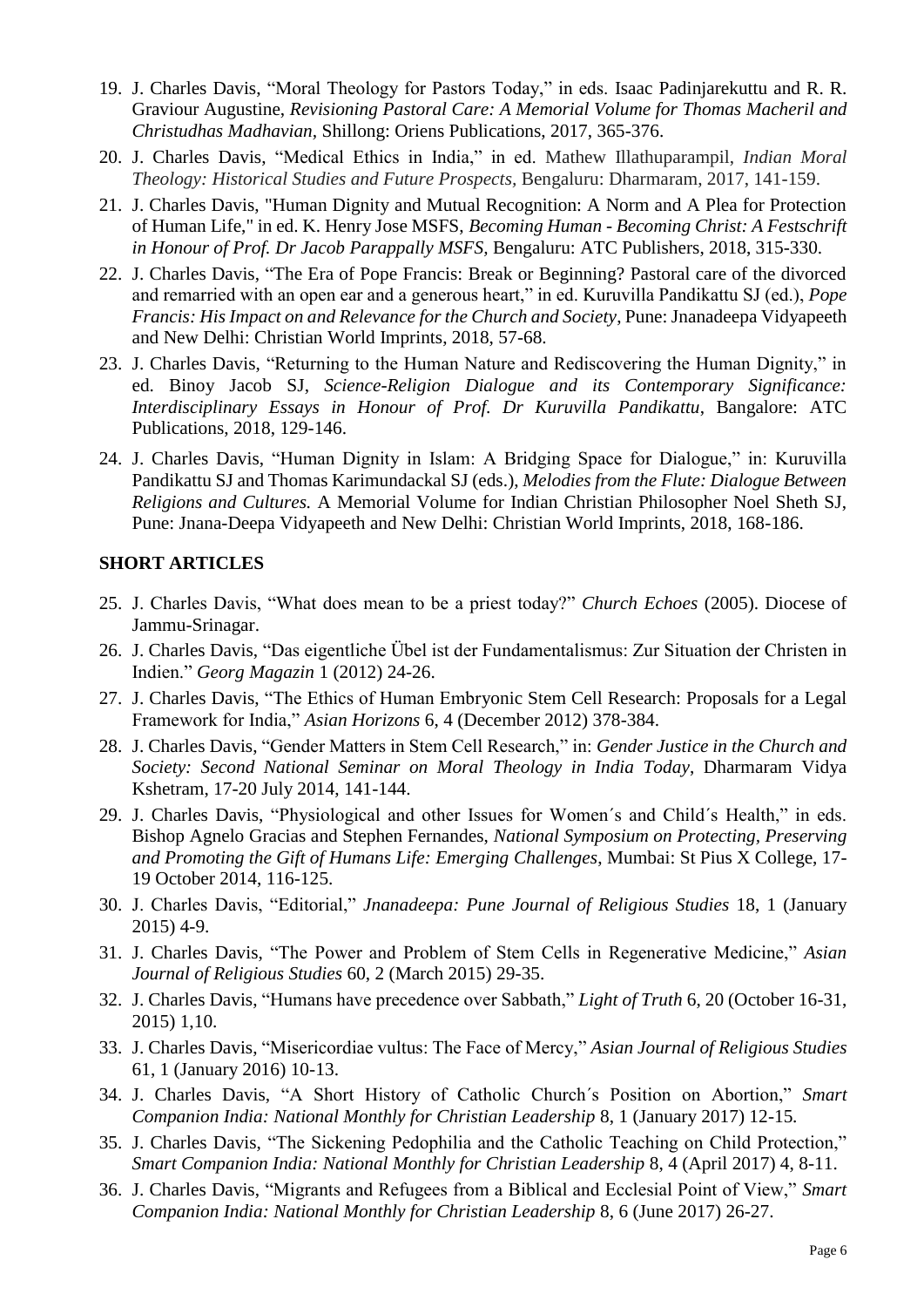- 37. J. Charles Davis, "Media Through a Catholic and Moral Lens," *Smart Companion India: National Monthly for Christian Leadership* 8, 11 (November 2017) 8-10.
- 38. J. Charles Davis, "The Impending Problems of the Sex-Ratio Imbalance," *Light of Truth* 9, 11 (June 1-15, 2018) 1, 13.
- 39. J. Charles Davis, "Teachers: A Call to be Witnesses," *Smart Companion India: National Monthly for Christian Leadership* 9, 9 (September 2018), 18-19.
- 40. J. Charles Davis and A. Soosai Nathan, "The Miniscule Presence of Catholics in Jammu-Kashmir: A Small Signpost of Love and Compassion," in: Kuruvilla Pandikattu SJ, Sebastian Vazhapilly SJ, Prasad Lankapally SJ (eds.), *With Gratitude and Trust: Serving the Church and Nation,* Pune: Papal Seminary, 2019, 223-229.

…………………………………………………………………………………………………………

#### **INVITED TALKS / LECTURES GIVEN**

#### **Conference / Seminar Presentations**

- 41. J. Charles Davis, "Mysteries and Meanings: A Philosophical Enquiry into the Reality." A Paper Defended for the Bachelor´s Degree of Philosophy, Faculty of Philosophy, Pontifical Institute of Philosophy and Religion, Pune, India in 1999.
- 42. J. Charles Davis, "On the Way of the Way for the Way: A Reflection on Mark Chapters 14-16." A Meditation for the Way of the Cross. Pontifical Institute of Philosophy and Religion, Pune, India, 2001.
- 43. J. Charles Davis, "Mission in the State of Jammu and Kashmir: Past, Present and Future." Written for the Course on Church History, Pontifical Institute of Philosophy and Religion, Pune, 2001.
- 44. J. Charles Davis, "Mission as Liberation: A Cry of Dalits for Freedom." Pontifical Institute of Philosophy and Religion, Pune, India, 2002.
- 45. J. Charles Davis, "Mission in the Context of Violence Today: From a Cultural of Violence to a Culture of Peace." This paper received the 3<sup>rd</sup> Prize for the Indian National Essay Competition 2002 conducted by the Institute of Missiology, Ishwani Kendra, Pune, India.
- 46. J. Charles Davis, "An Encounter with the Self-Emptying High Priest Jesus Christ: A Hermeneutical Study on Hebrews 5:1-10 in the Phenomenological Context of Jammu and Kashmir." A Seminar Paper for the Bachelor of Theology. Pontifical Institute of Philosophy and Religion, Pune, India, 2003.
- 47. J. Charles Davis, "The Challenges to Living a Christian Life in India: A Contextual Study on Christian Life and Praxis in Challenging Situation of India." A field study done in the city of Pune and Paper presented. Pontifical Institute of Philosophy and Religion, Pune, India, 2003.
- 48. J. Charles Davis, "Theology of Peace in the Context of Violence in Kashmir: An Interreligious Perspective." Defense Paper for the Bachelor´s Degree in Theology. Pontifical Institute of Philosophy and Religion, Pune, India, October 2004. Dynamics for a Dialogue between Christianity and Islam are outlined in this paper.
- 49. J. Charles Davis, "Experiment on Human Embryonic Stem Cells Disfigures Human Dignity." Paper presented for the written fulfilment of Ergänzungsstudium PTH Hochschule Sankt Georgen, Frankfurt, Germany, January 2008.
- 50. J. Charles Davis, "Neues genetisches Design: Therapie oder Enhancement?" Paper Presented for the Seminar on "Ethisch und politisch strittige Fragen der Bioethik" conducted by Prof. Dr. Josef Schuster. PTH Hochschule Sankt Georgen, Frankfurt, Germany, August 2008.
- 51. J. Charles Davis, "Indian Liberation Theology A Critique." Paper Presented for the Seminar on "Theologische Gesellschaftskritik –heute (noch) möglich?" by Prof. Dr. Bernhard Emunds and Dr. Thomas Wagner, PTH Hochschule Sankt Georgen, Frankfurt, September 2008.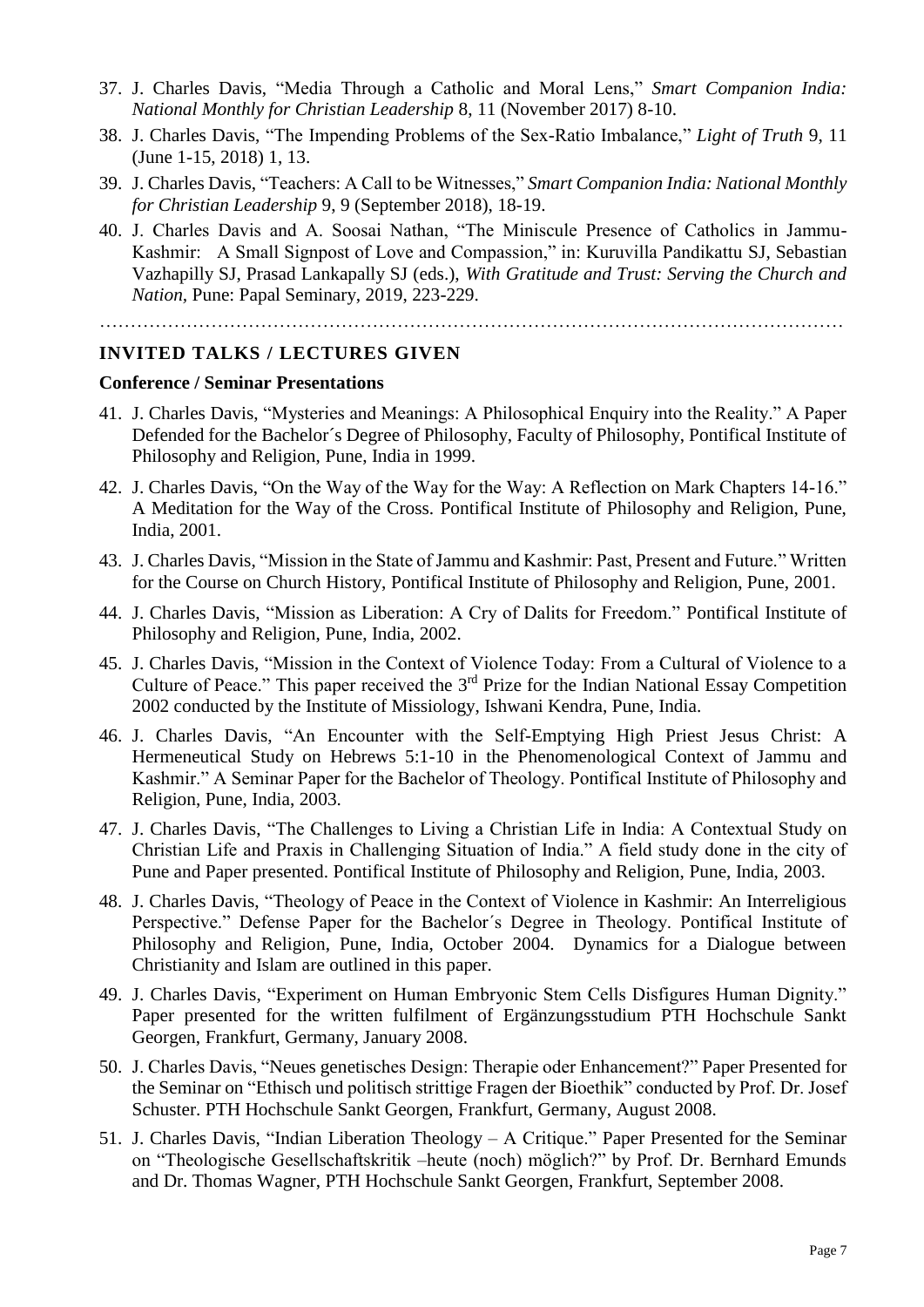- 52. J. Charles Davis, "Fighting Climate Change: Human Solidarity in a Divided World." Paper Presented during "Kolloquium zu aktuellen Problemen der Wirtschafts- und Gesellschaftsethik," by Prof. Dr. Friedhelm Hengsbach, SJ and Prof. Dr. Bernhard Emunds. PTH Hochschule Sankt Georgen, Frankfurt, Germany, October 2008.
- 53. J. Charles Davis, "Eine kritische Darstellung des Buches von David Bosch: Transforming Mission: Paradigm Shifts in Theology of Mission." A Paper Presented for the course on *Weltkirche-Weltmission*. PTH Hochschule Sankt Georgen, Frankfurt, Germany.
- 54. J. Charles Davis, "Werte und Würde." A Paper Presented for the seminar on "Neues Nachdenken über Werte" conducted by Prof. Dr. Hans-Ludwig Ollig SJ and Thomas Hanke. PTH Hochschule Sankt Georgen, Frankfurt, Germany.
- 55. J. Charles Davis, "Die Organspende des Lebenden als supererogatorische Handlung." A Public Lecture presented on 07.11.2012 at Sankt Georgen, Frankfurt, Germany; and at Frankfurt University Hospital for the Hospital Chaplains on 09.10.2013, Frankfurt, Germany.
- 56. J. Charles Davis, "Die Ethik der menschlichen embryonalen Stammzellforschung: Grundsätze für eine indische Gesetzgebung." Defended on 09.11.2012, Sankt Georgen Frankfurt, Germany.
- 57. J. Charles Davis, "Indien: Gesellschaft Religionen Christentum?" A Paper presented on 11.04.2013 for the Parish Community of Villmar, Germany.
- 58. J. Charles Davis, "Moral Status of Human Embryos." Conducted a Seminar for Teachers on 23.07.2013 at St. Francis Higher Secondary School, Akhnoor, Jammu.
- 59. J. Charles Davis, "The Ethics of Human Embryonic Stem Cell Research." Paper Presented on February 03, 2014 at the International Conference on Science, Society and Religion organized by Association of Science, Society and Religion and JDV Centre for Science and Religion, Pontifical Institute of Philosophy and Religion, Jnana-Deepa Vidyapeeth, Pune, India.
- 60. J. Charles Davis, "Religious Response to the Stem Cell Debate." Paper Presented on 30. March 2014 at the One Day Seminar on "Science, Spirituality and Society," organized by the Pune Wing of the Catholic Religious of India, Pune: Ishwani Kendra, 2014.
- 61. J. Charles Davis, "The Openness of Married Couple to Life: Modern Medical and Technological Possibilities and Challenges - Theological Response." Paper Presented at the Colloquium of Bishops and Theologians organized by the Commission for Doctrine of the Catholic Bishops Conference of India in the light of the Extraordinary Synod on Family, at NBCLC Bangalore, India, July 7-10, 2014.
- 62. J. Charles Davis, "The Ethics of Stem Cell Research." Paper Presented and Interacted with the students of Theology at Catholic Religious of India Brothers Institute, Bangalore, July 12, 2014.
- 63. J. Charles Davis, "The Ethics of Using Embryos in Research." A Class conducted for the students of Theology at St. Peter´s Pontifical Institute, Bangalore, July 16, 2014.
- 64. J. Charles Davis, "Gender Matters in Stem Cell Research." Paper Presented at the Second National Seminar on Moral Theology in India on Gender Justice in the Church and Society organized by Dharmaram Vidya Kshetram, Bangalore, July 17-20, 2014.
- 65. J. Charles Davis, "Embryos and Ethics," "When does human life begin?" "Stem Cells: Promises and Problems." A Series of Lectures presented at the One Day Seminar conduced for the Professionals/Laity organized by Pedro Arrupe Institute, Goa, August 24, 2014.
- 66. J. Charles Davis, "Ethics in Stem Cell Research," "Openness of Married Couple to Life: The Inseparability of Unitive and Procreative Act in Marriage." Seminar on Moral and Ethics Issues of Family for the Professionals, Laity, Youth and Married Couples of St. Patrick´s Cathedral, Pune, September 12 and November 16, 2014.
- 67. J. Charles Davis, "Physiological and Other Issues for Women´s and Child´s Health." Chairperson/Moderator of the Session and Presented the Paper at the National Symposium on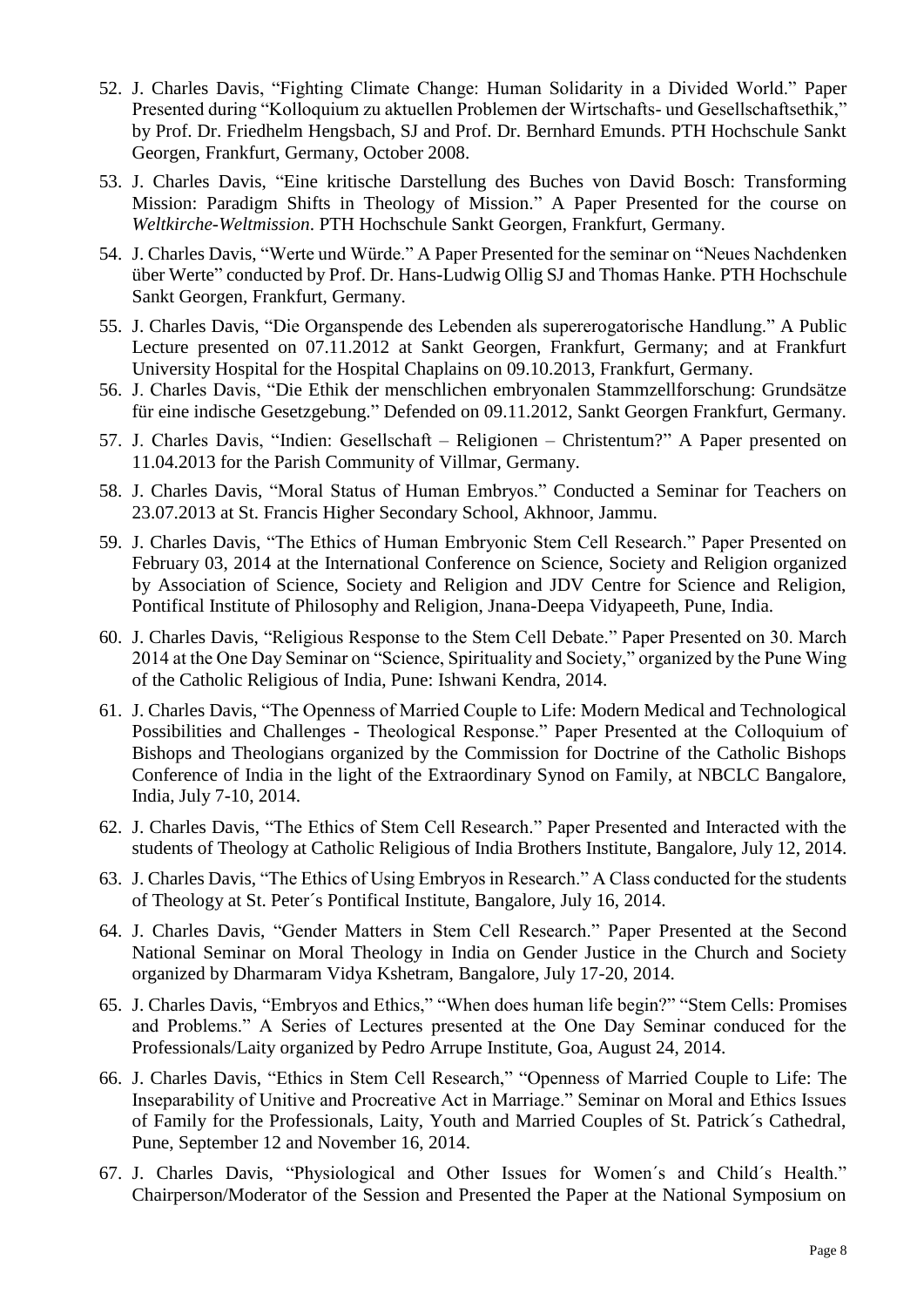Protecting, Preserving and Promoting the Gift of Human Life: Emerging Challenges organized by the Commission for Doctrine and Theology of Conference of Catholic Bishops of India (CCBI) in collaboration with UNESCO Chair in Bioethics and FIAMC Bio-Medical Ethics Centre Bombay, at St Pius College, Goregaon East, Mumbai, October 17-19, 2014. Along with Bishop Agnelo Gracias, was a Member of the Drafting Committee to prepare Statements on Abortion and Surrogacy to be sent to the Parliamentarians and Legislative bodies.

- 68. J. Charles Davis, "Openness of Married Couple to Life: Possibilities, Challenges and Responses." Presented a Paper at the Annual Conference of the Association of Moral Theologians of India at Dharmaram Vidya Kshetram, Bangalore, Oct 24-26, 2014 and at the JDV Theology Staff-Students Seminar on 14.11.2014.
- 69. J. Charles Davis, "Embryos: Humans or Biomaterials? Ethics in Stem Cell Research." Presented a Paper at the Fifth National Bioethics Conference with the theme "Integrity in Health Care Practices and Research," organized by Indian Journal of Medical Ethics, St. John´s Medical College and Others at St John´s Medical College Campus, Bangalore, Dec 11-13, 2014.
- 70. J. Charles Davis, "The Indian Theologian Samuel Rayan´s Vision of a New Society." Presented a Paper at the National Seminar on Samuel Rayan to be held at Christ Hall, Kozhikode (Calicut), December 28-31, 2014.
- 71. J. Charles Davis, "The Value of the Unborn versus the Evil of Abortion in Classical Hindu Ethics," Presented a Paper and Chaired a session at the International Conference on Science, Technology and Values organized by JDV Centre for Science-Religion (JCSR) and Indian Institute of Science and Religion (IISR), Jnana-Deepa Vidyapeeth, Pune, January 9-12, 2015.
- 72. J. Charles Davis, "Civilization under Fire: Burning Issues of Kashmir" Presented Paper at the Conference on "Dimensions of Indian Civilization," organized by Dr. Lazar SVD at Hyderabad, 24-25 January 2015.
- 73. J. Charles Davis, "Secularism, Civil Law and Morality: Doing Bioethics in a Multi-religious India," Presented Paper at the Catholic Theological Ethics in the World Church Asian Regional Conference on "Doing Catholic Theological Ethics in a Cross-Cultural and Interfaith Asian Context at Dharmaram Vidya Kshetram, Bangalore, 17-20 July 2015.
- 74. J. Charles Davis, "Befriending the Preborn," Presented Paper at the International Conference on Befriending the Other on the occasion of Diamond Jubilee of Pontifical Athenaeum/Jnana-Deepa Vidyapeeth in Pune, 24-28 November 2015.
- 75. J. Charles Davis, "Human Dignity in World Religions: A Quest for a Common Minimum Principle for Bioethics, Biolaw and Biopolitics," A Research Proposal to the Alexander von Humboldt Research Foundation for Postdoc Research at the University of Freiburg, March 2016.
- 76. J. Charles Davis, "Menschenwürde in den Weltreligionen: Auf der Suche nach einem allgemeinen Minimalprinzip für Bioethik, Biorecht und Biopolitik," A research project submitted to the Konrad Adenauer Foundation, March 2016.
- 77. J. Charles Davis, "Indien Das Land der Gegensätze: Gesellschaft und Religionen." A Paper presented on 22.10.2016 on Studientag of the Collegium Borromaeum, Freiburg and on 09.12.2016 for the Parish Community of Tengen, Germany.
- 78. J. Charles Davis, "Commitment to Celibacy," A talk given to the Papal Seminarians, Papal Seminary, Pune on 10.01.2017.
- 79. J. Charles Davis, "End of Life and Palliative Care: Christian and Bioethics Perspectives," Paper Presented at the 6<sup>th</sup> National Bioethics Conference 2017 on the theme "Healing and dying with dignity: Ethical issues in palliative care, end-of-life care and euthanasia" co-organized by the Forum for Medical Ethics Society (FMES/IJME) Mumbai and MASUM Pune at YASHADA in Pune from 13-15 January 2017.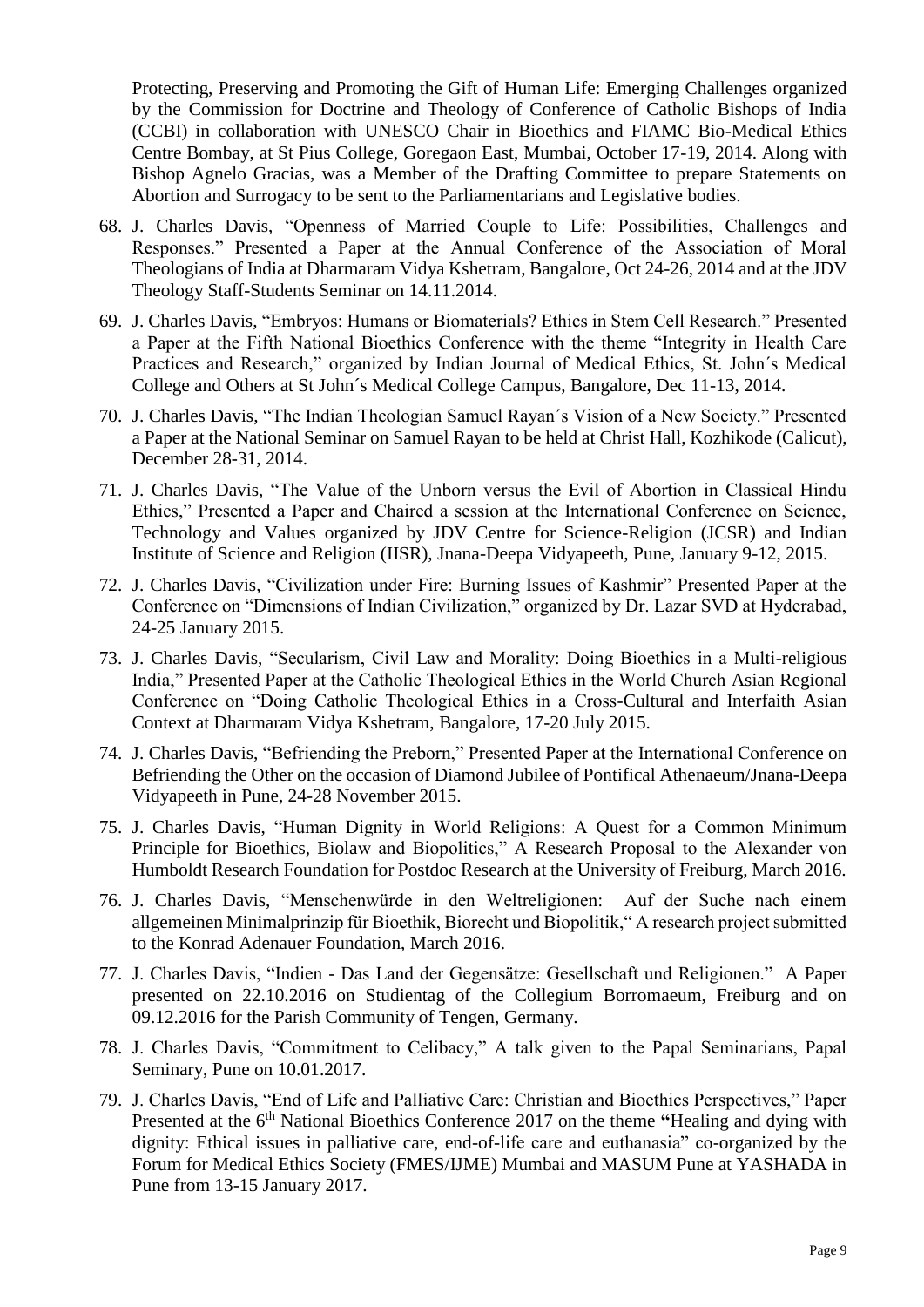- 80. J. Charles Davis, "Human Dignity in World Religions," A Paper Presented on 06.04.2017 at the Network Meeting of the Alexander von Humboldt Foundation at Dresden from 5-7 April 2017.
- 81. J. Charles Davis, "The Image of the Human in the World Religions," A Poster Presented on 06.04.2017 at the Network Meeting of the Alexander von Humboldt Foundation at Dresden from 5-7 April 2017.
- 82. J. Charles Davis, "Menschenwürde in den Weltreligionen: Ein komplementärer Minimalkonsens für Bioethik, Biorecht und Biopolitik," Kolloquium der Doktoranten und Habilitanden, Freiburg im Breisgau: Albert-Ludwig University of Freiburg, 23 June 2018.

## **CONFERENCES ATTENDED**

- 1. J. Charles Davis: Participated in the "International Conference on Science, Religion and Technology" organized by Association of Science, Society and Religion (ASSR), 30 December 2001- 2 January 2002, Pune.
- 2. J. Charles Davis: Participated in the "Bioethics Conference on Beyond the Sound Bites" organized by the Kennedy Institute of Ethics (KIE), Georgetown University, Washington DC, 31 May to 6 June 2009, Washington DC.
- 3. J. Charles Davis: Participated in the "International Conference on Die Bedeutung der Philosophie für die Theologische Ethik (The Meaning of Philosophy for the Theological Ethics)" by the Internationale Vereinigung für Moraltheologie und Sozialethik (International Union for Moral Theology and Social Ethics) 7-9<sup>th</sup> September 2009 at Sankt Georgen, Frankfurt.
- 4. J. Charles Davis: Participated in the "World Conference on Moral Theology" at Trento, Italy from 24 to 28 July 2010.
- 5. J. Charles Davis: Participated in the "International Conference of the European Society for Catholic Theology" at the University of Wien, from  $24<sup>th</sup>$  to  $28<sup>th</sup>$  August 2011.
- 6. J. Charles Davis: Participated in the "The Capuchin Bishops Conference" at San Giovanni Rotondo,12-15 September 2011.
- 7. J. Charles Davis: Participated in the "Seminar zum BMZ-Titel 687-76: Für die Förderung entwicklungswichtiger Vorhaben privater deutscher Träger in Entwicklungsländern: Richtlinien, Antragstellung und Projektabwicklung." Organized by bengo Engagement Global gGmbh, in Erbacher Hof Mainz, from 17-19. January 2013.
- 8. J. Charles Davis: Participated in the "International Conference on Faith and Human Life" organized by the Pontifical Academy for Life, Vatican City, Rome, from 21-23 February 2013.
- 9. J. Charles Davis: Participated in the "Training Workshop on Practical Guidance for German BMZ-Project Proposals" at Karl Kübel Institute for Development Education, Coimbatore, 31 August to 02 September 2014.
- 10. J. Charles Davis: Participated and Chaired a session in the "Science-Religion Seminar on Living in a Technological Age" at Jnana-Deepa Vidyapeeth, Pune on September 26, 2014.
- 11. J. Charles Davis: Participated in the "International Workshop on Assisting the Elderly and Palliative Care" organized by Pontificia Academia Pro Vita, Vatican City, March 5-6, 2015.
- 12. J. Charles Davis: Participated in the "17<sup>th</sup> Bishops-Theologians Colloquium on Announcing the Unicity and Salvific Universality of Jesus Christ and the Church: In the Indian Pluralistic Context" organized by the Commission for Doctrine of the Catholic Bishops Conference of India at NBCLC Bangalore, 9-10 July 2015.
- 13. J. Charles Davis: Participated in the "27<sup>th</sup> Conference of Association of Moral Theologians of India on The Challenge of Peace and Harmony" at JDV Pune from 23-25 October 2015.
- 14. J. Charles Davis: Participated in the "European Union Parliament Discussion on Human Rights" at European Union (EU) Parliament Strasbourg during a Study Excursion with the Research Students of the Albert-Ludwigs-Universität Freiburg on 12.04.2016.